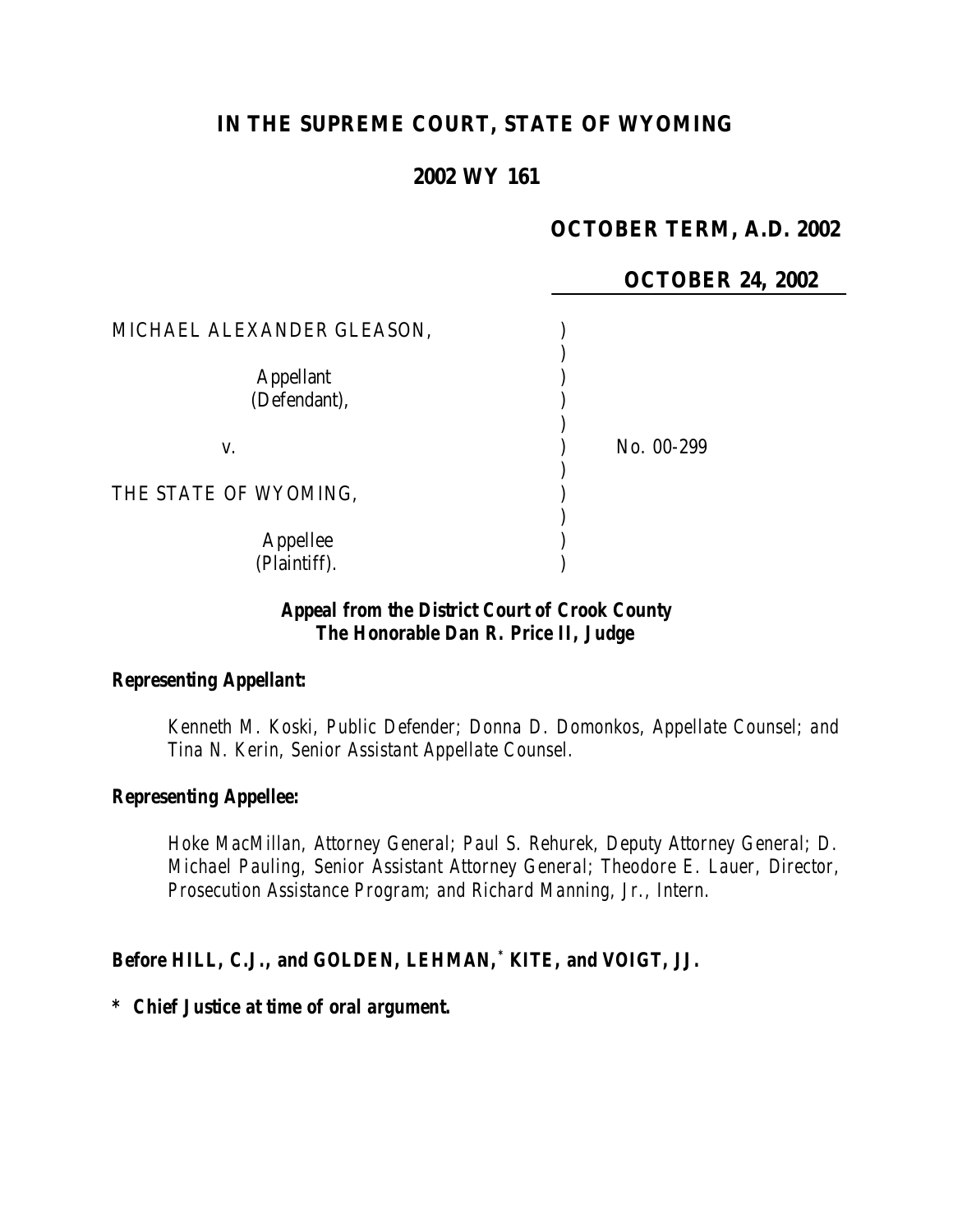### **VOIGT, Justice.**

[¶1] On November 4, 1999, Michael Alexander Gleason (Gleason) was charged with two counts of taking indecent liberties with a minor. A jury found him guilty of both counts and he was sentenced to concurrent terms of imprisonment for five to ten years. In this appeal, Gleason alleges that the trial court erred in admitting uncharged misconduct evidence, that prosecutorial misconduct occurred, and that he received ineffective assistance of counsel.

[¶2] We affirm.

### **ISSUES**

1. Was it error to admit evidence of various uncharged acts of sexual misconduct by Gleason with minors?

2. Did the fact or manner of the prosecutor's argument in regard to the uncharged misconduct evidence constitute prosecutorial misconduct?

3. Did Gleason's trial counsel render ineffective assistance by informing the trial judge that Gleason did not wish to be present in chambers during the peremptory challenge portion of voir dire?

## **FACTS**

[¶3] On June 16, 1996, Gleason married Monica French (Monica). The two already had a daughter, A.G., who was born on November 29, 1994. Gleason had two older children from a previous marriage—a son whose name and age do not appear in the record and a daughter, whose date of birth does not appear in the record. Monica had three older children from a prior marriage—twin daughters M.F. and A.F., born October 28, 1988, and a son P.F., born November 9, 1990. M.F. was the victim of the crimes for which Gleason was convicted. Another minor female, M.W., who was born on October 1, 1983, lived with the Gleason family for a period of time in 1997-1998.

[¶4] The incident upon which the two criminal charges were based occurred sometime in May 1999, while the family was living with Gleason's parents in an apartment in Sundance. Because of the crowded quarters, the children slept on a foldout couch in the living room. M.F. testified that one night she was awakened by Gleason and Monica returning to the apartment. She fell back asleep, but was later awakened by Gleason, who was touching her vaginal area through her shorts. M.F. testified that she grabbed Gleason's hand and sat up, after which Gleason touched her again, this time under her clothing. M.F. got up and went into the bathroom. When she returned, Gleason was still there and he once again touched her in a similar manner.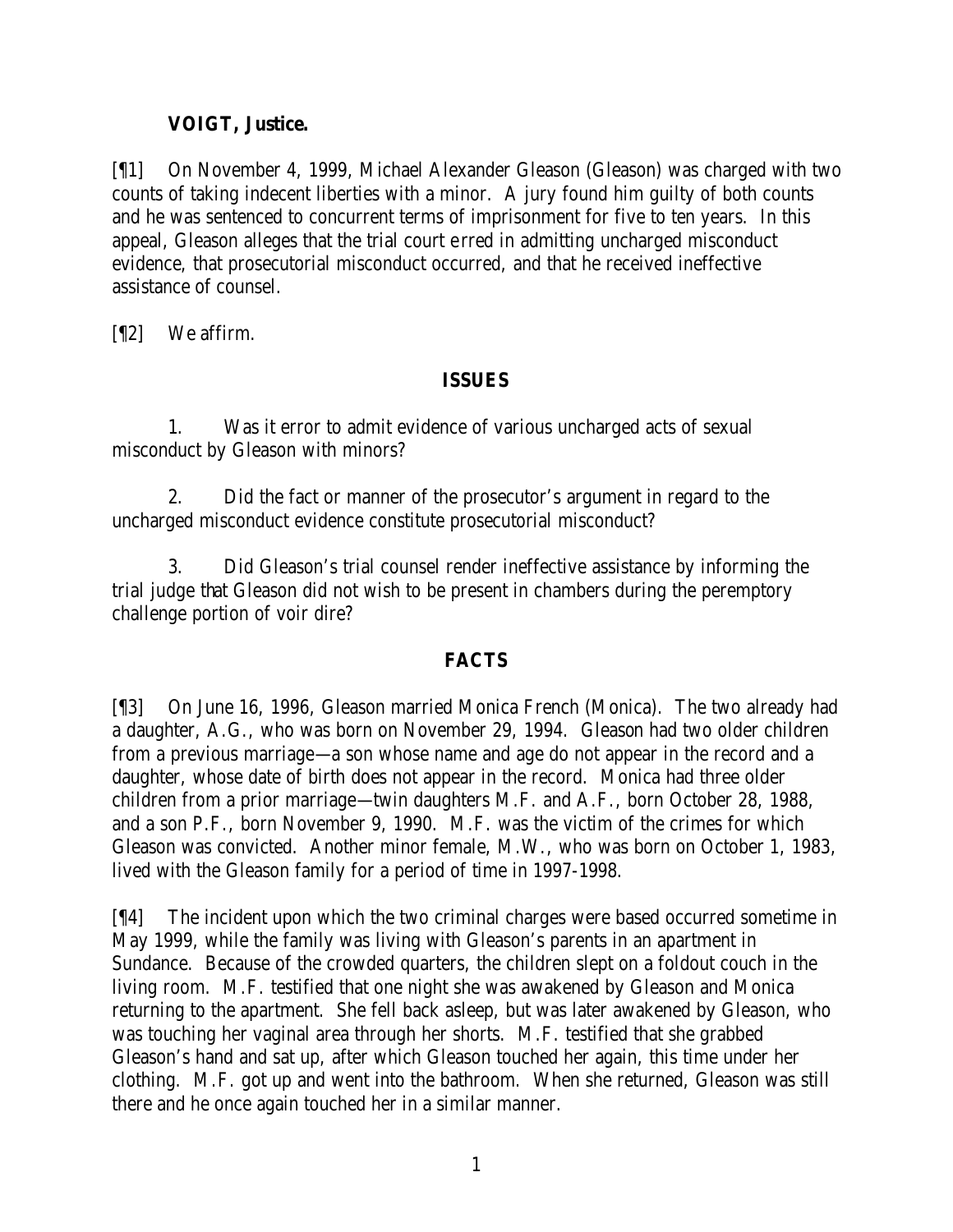#### **DISCUSSION**

#### **UNCHARGED MISCONDUCT EVIDENCE**

[¶5] Gleason contends that the trial court erred in admitting evidence of certain uncharged misconduct.<sup>1</sup> W.R.E. 404(b) governs the admissibility of uncharged misconduct evidence, which is a specialized rule within the general rule of W.R.E. 404. The entire rule reads as follows:

> (a) *Character evidence generally*. – Evidence of a person's character or a trait of his character is not admissible for the purpose of proving that he acted in conformity therewith on a particular occasion, except:

> > (1) Character of Accused. – Evidence of a pertinent trait of his character offered by an accused, or by the prosecution to rebut the same;

> > (2) Character of Victim. – Evidence of a pertinent trait of character of the victim of the crime offered by an accused, or by the prosecution to rebut the same, or evidence of a character trait of peacefulness of the victim offered by the prosecution in a homicide case to rebut evidence that the victim was the first aggressor;

> > (3) Character of Witness. – Evidence of the character of a witness, as provided in Rules 607, 608, and 609.

(b) *Other crimes, wrongs, or acts*. – Evidence of other crimes, wrongs, or acts is not admissible to prove the character of a person in order to show that he acted in conformity therewith. It may, however, be admissible for other purposes, such as proof of motive, opportunity, intent, preparation, plan, knowledge, identity, or absence of mistake or accident.

<sup>&</sup>lt;sup>1</sup> The parties generally refer to this evidence as "404(b) evidence." We prefer the appellation "uncharged misconduct evidence." *See Howard v. State*, 2002 WY 40, ¶ 21 n.2, 42 P.3d 483, 490 n.2 (Wyo. 2002).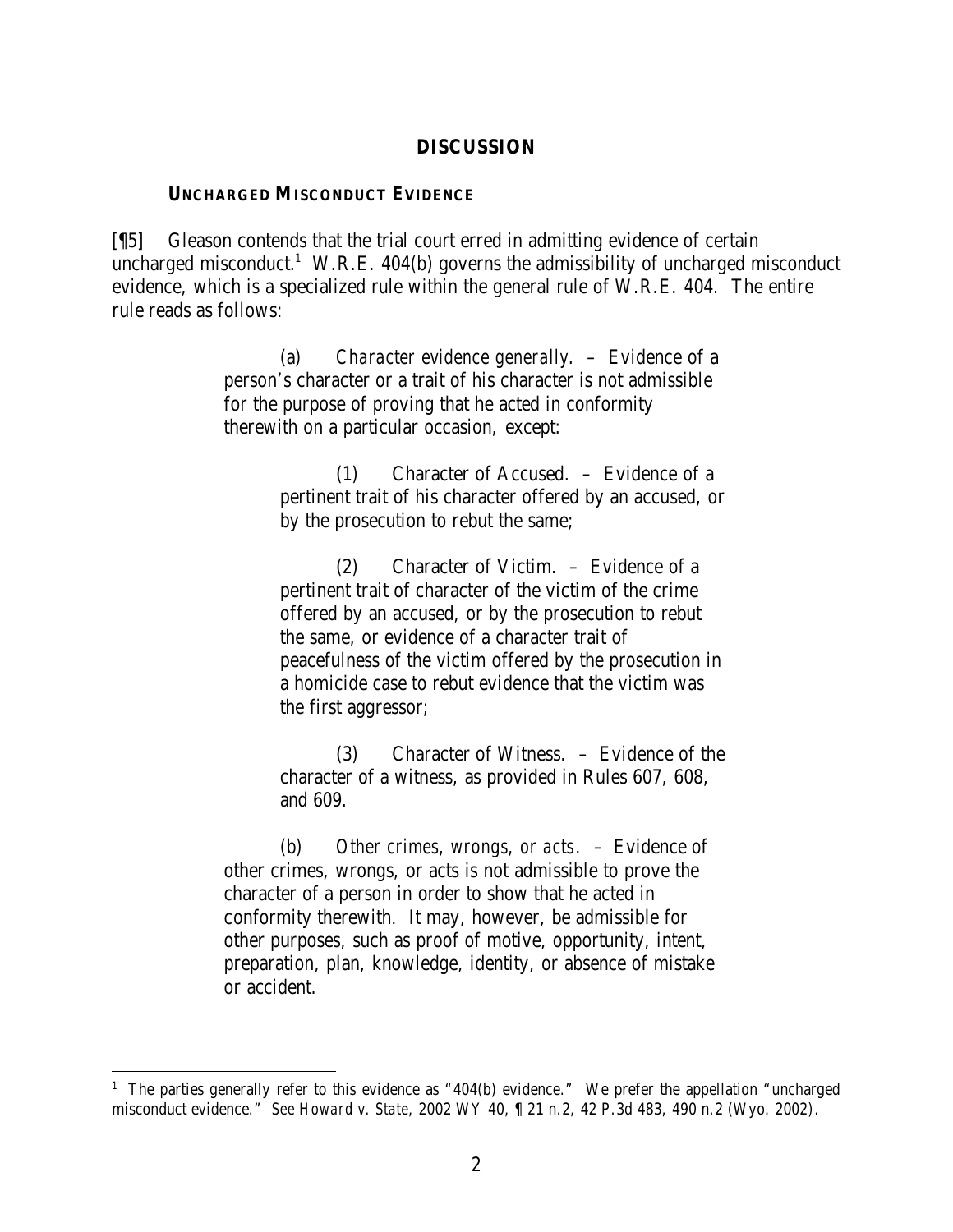[¶6] Gleason had filed a pretrial demand for notice of the State's intent to offer uncharged misconduct evidence, and he had filed a motion *in limine* directed at a particular prior act. The trial court heard that motion and made some preliminary observations about relevancy, but left the matter undetermined. Subsequently, the State filed a formal response to the demand, in which it listed five witnesses, outlined their expected uncharged misconduct testimony, and identified the purposes for which the testimony was being offered. Those witnesses were M.F., A.F., P.F., M.W., and Stuart Sklut (Sklut), a Deputy Attorney General from the State of Delaware. Gleason countered with his Objections: Proposed 404(b) Evidence, in which he argued that the evidence was not relevant, that the evidence was more prejudicial than probative, and that "Rule 404(b) and Rule 403 are as all-encompassing as the Wyoming skies[.]"

[¶7] On May 22, 2000, the trial court entered an Order Allowing 404(b) Evidence. While once again deferring a decision as to the testimony of M.F., A.F., and P.F., the trial court did allow the uncharged misconduct testimony of M.W. and Mr. Sklut, as it had been set forth in the State's notice. Specifically, M.W. would be permitted to testify

> that while she lived in Hulett that [Gleason] tried to french kiss her in front of Monica when he came home from the bar with Monica one night; about [Gleason's] verbal and physical abuse to the children; about [Gleason] telling her before her fourteenth birthday that he was going to get her a little [dildo]; about [Gleason] talking about having pornographic videos; about [Gleason] taking the doorknob off their room so they could not shut the door; about [A.G.] taking off her clothes and playing with herself; and about how [Gleason] favored his biological daughter.

In its notice, the State had offered this evidence as proof of motive, intent (why Gleason was touching M.F.), knowledge (that Gleason knew what he was doing), and course of conduct. The trial court found the evidence to be relevant, as it tended to show motive, knowledge, intent, and lack of accident or mistake, and also found it to be more probative than prejudicial.

[¶8] Pursuant to the trial court's Order Allowing 404(b) Evidence, Mr. Sklut, the Deputy Attorney General from Delaware, would be permitted to testify as follows concerning charges that had been brought against Gleason in Delaware in 1992:

> [T]he ten criminal sexual assault charges made against [Gleason] for sexually assaulting his [oldest] daughter, [Gleason] admitting in writing that "he [Gleason] had sexual intercourse with [his oldest daughter] on at least five occasions on the dates specified in the Information . . .;" that [Gleason]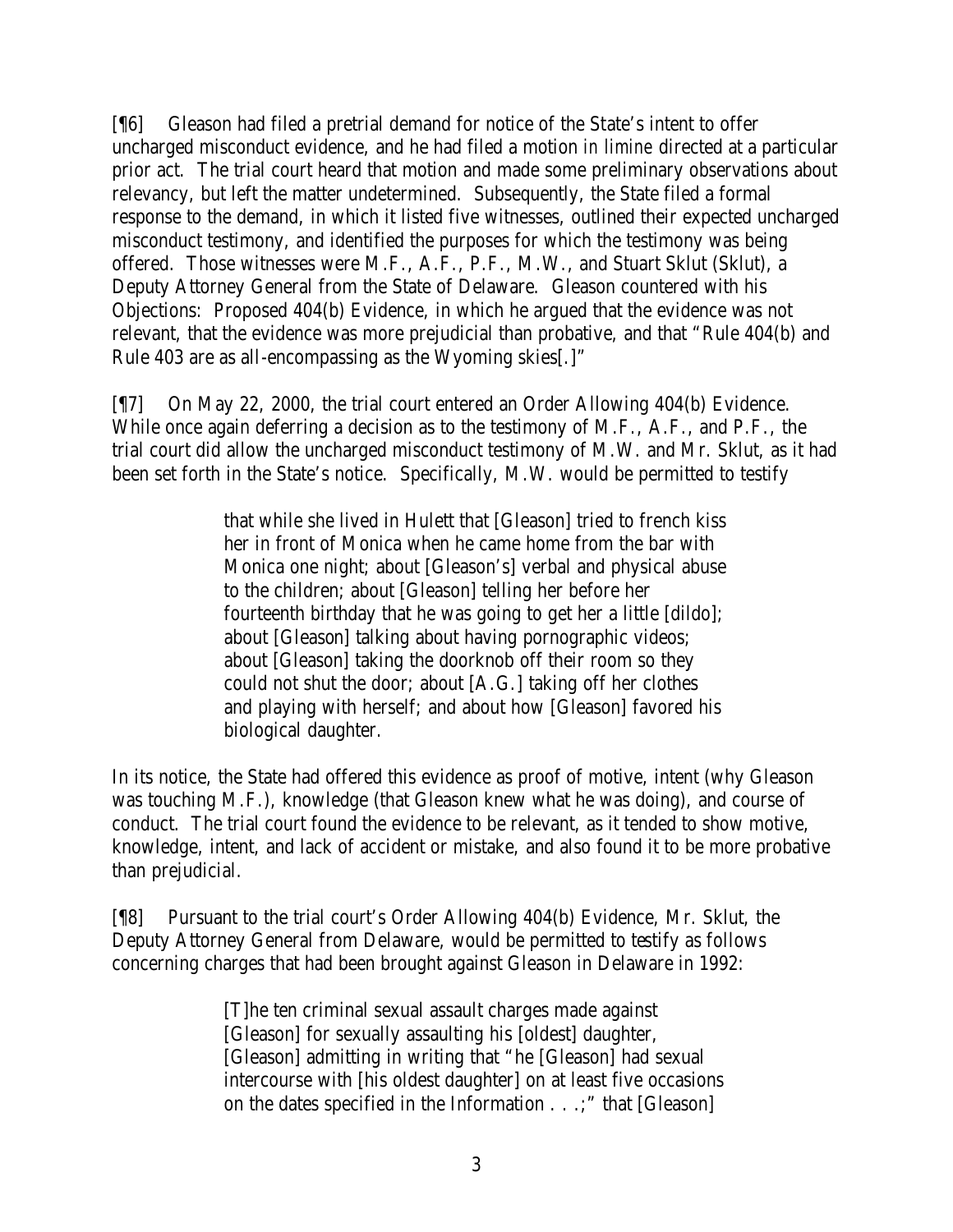may have no contact with [his oldest daughter], [his oldest daughter's] mother and [his oldest daughter's] brother; and that he witnessed [Gleason] sign the admission. . . . He may testify about the Attorney General's probation and what it entailed and what [Gleason] did while on probation.

This evidence had been offered by the State to prove motive, intent, knowledge, and identity. The trial court found the evidence relevant to motive, knowledge, intent, and lack of accident or mistake, and found it more probative than prejudicial.

[¶9] Prior to voir dire on the first day of trial, the trial court held yet another hearing in chambers concerning the State's proposed uncharged misconduct evidence. The trial court reiterated its decision that the Delaware probation was admissible, but required the State to redact the documents to reflect only the five counts that had been admitted. The admissibility of M.W.'s testimony was not reconsidered. As to M.F., A.F., and P.F., the trial court ruled that they could testify about what Gleason had done to them and to A.G. that was of a sexual nature, finding such to be relevant and more probative than prejudicial, but not about general mistreatment or physical abuse by Gleason. Once again, the specific purpose for which the testimony was allowed was to prove motive, intent, knowledge, and lack of mistake or accident.

[¶10] M.F. testified at trial. In addition to the incident upon which the charges were based, M.F. also testified that Gleason pinched her and A.F.'s buttocks, tickled her in the chest area, lifted up her towel after she had showered and commented that she was "getting hairier," stuck his fingers down the front of A.G.'s pants, and came into the bathroom while M.F. was naked. Gleason argues that this testimony was more prejudicial than probative, that it was not relevant, and that it had never actually been subjected to an appropriate pretrial analysis.

 $[$ [[11] Gleason next complains about the testimony of A.F., M.F.'s twin sister. A.F. was listed as a witness in the State's notice of uncharged misconduct evidence. The notice contained a detailed description of her proposed testimony and identified the purposes for its introduction as proof of motive, intent, plan or course of conduct, knowledge, absence of mistake, and absence of accident. The trial court's pretrial analysis of this evidence generally mirrored its analysis of M.F.'s proposed testimony.

[¶12] At trial, in answer to the prosecutor's question whether Gleason had ever touched her in an inappropriate manner, and in response to several follow-up questions, A.F. testified that Gleason would pinch her and M.F.'s buttocks and sometimes whistle, that he would lift up her towel and look at her backside, that he would "swipe across my chest" while they were playing, that he would enter the bathroom without knocking, that he would enter her bedroom without knocking when she was undressed, that he had put his hand down A.G.'s pants, that he told A.F. she was growing "in the upper area," that she had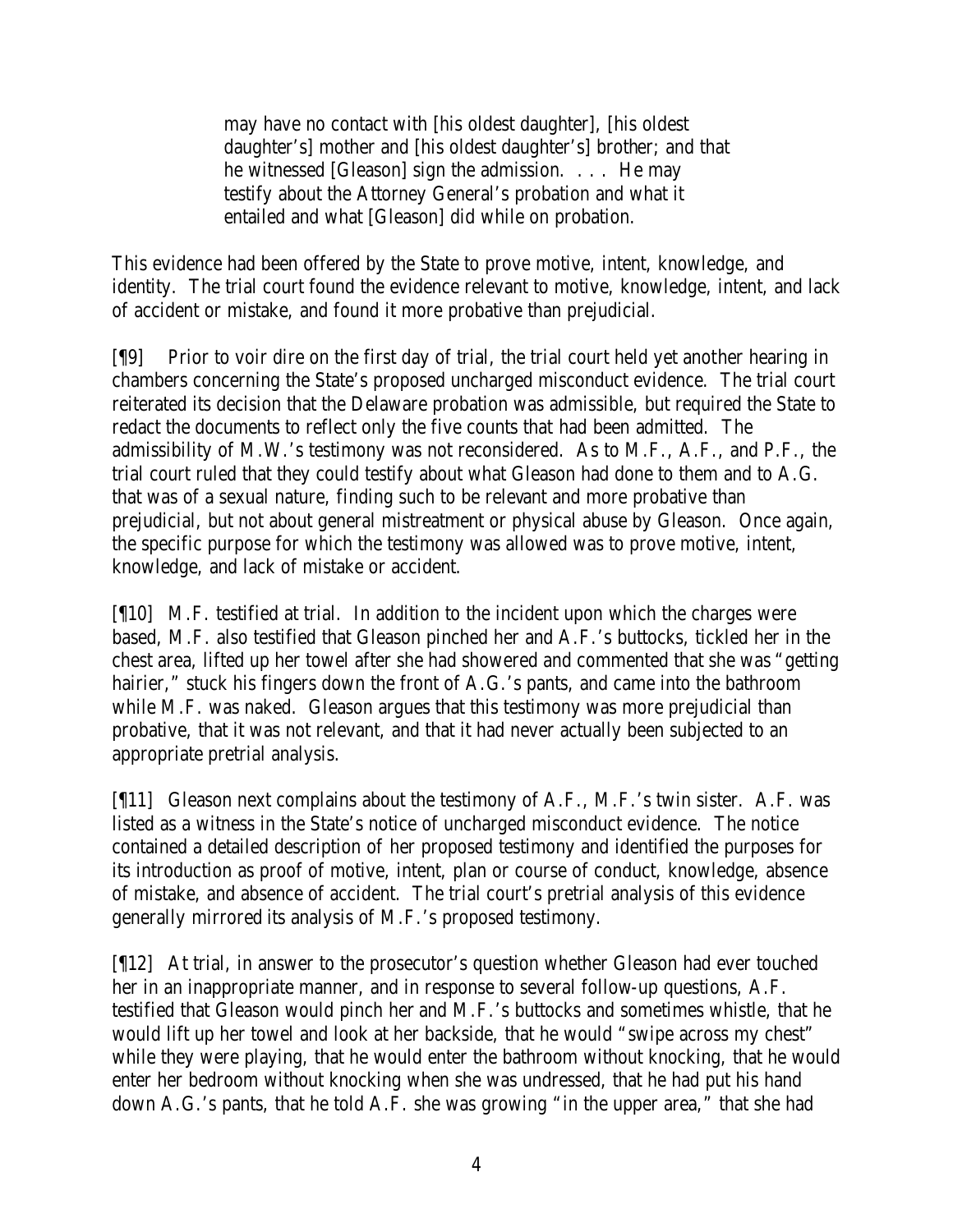seen Gleason's "private areas" while he was sitting in a chair, and that he had placed his hand on her knee and moved it closer and closer to her "private area." Gleason's objections to this testimony were overruled.

[¶13] M.W., another witness listed in the State's notice of uncharged misconduct evidence, also testified at trial. M.W. was thirteen and fourteen years old when she lived with the Gleason family for a period of time in 1997-1998. As mentioned earlier herein, the trial court's pretrial order permitted M.W. to testify to certain uncharged misconduct by Gleason, as outlined in the State's notice. Defense counsel objected to the testimony, but the objection was overruled. M.W. testified that Gleason had kissed her, had attempted to "french kiss" her, and had told her that he would buy her a dildo for her birthday. This testimony was part of the testimony deemed admissible by the trial court in its pretrial analysis. In its Order Allowing 404(b) Evidence, the trial court specifically concluded that the fact that Gleason had made sexual overtures to M.W. while she was of a similar age to M.F. was relevant to motive, knowledge, intent, and lack of accident or mistake, and that it was more probative than prejudicial.

[¶14] One more witness from the State's notice of uncharged misconduct evidence testified at trial. Mr. Sklut, the Deputy Attorney General from Delaware, identified Gleason as the person he had prosecuted in Delaware in 1992 for repeatedly having sexual intercourse with his three-year-old daughter. He also laid the foundation for admission as an exhibit of a probation document signed by Gleason admitting five such charges. Gleason's trial objections to this evidence were overruled. On appeal, Gleason contends that Mr. Sklut's testimony is "the most egregious instance of impermissible 404(b) evidence . . .." After suggesting that he was coerced into signing the Delaware admission in order to get out of jail, Gleason's appellate brief characterizes this evidence as "the crassest sort of irrelevant hogwash . . .." His argument is that proof of sexual intercourse with his three-year-old daughter does not tend to prove that, seven years later, he fondled his eleven-year-old step-daughter.

[¶15] Finally, Gleason argues that he was prejudiced by the testimony of the victim's maternal grandmother, Wanda McIntyre. Mrs. McIntyre testified that, during the spring and summer of 1999, M.F. appeared withdrawn and angrier than usual. Then, in mid-August of that year, M.F. had come to her and told her that Gleason was touching her inappropriately. She testified that, upon hearing this from M.F., she had called A.F. into the room, and A.F., who was even angrier than M.F., told her that Gleason was also touching her inappropriately. There was no objection at trial to this testimony.

[¶16] The structure of W.R.E. 404 is significant in the analysis of the admissibility of uncharged misconduct evidence. First, subsection (a) forbids use of evidence of a person's character to prove that he acted in conformity with that character at a particular time. For instance, in a prosecution for battery, the prosecutor cannot introduce evidence that the defendant has a violent temper for the purpose of proving that, given his violent temper,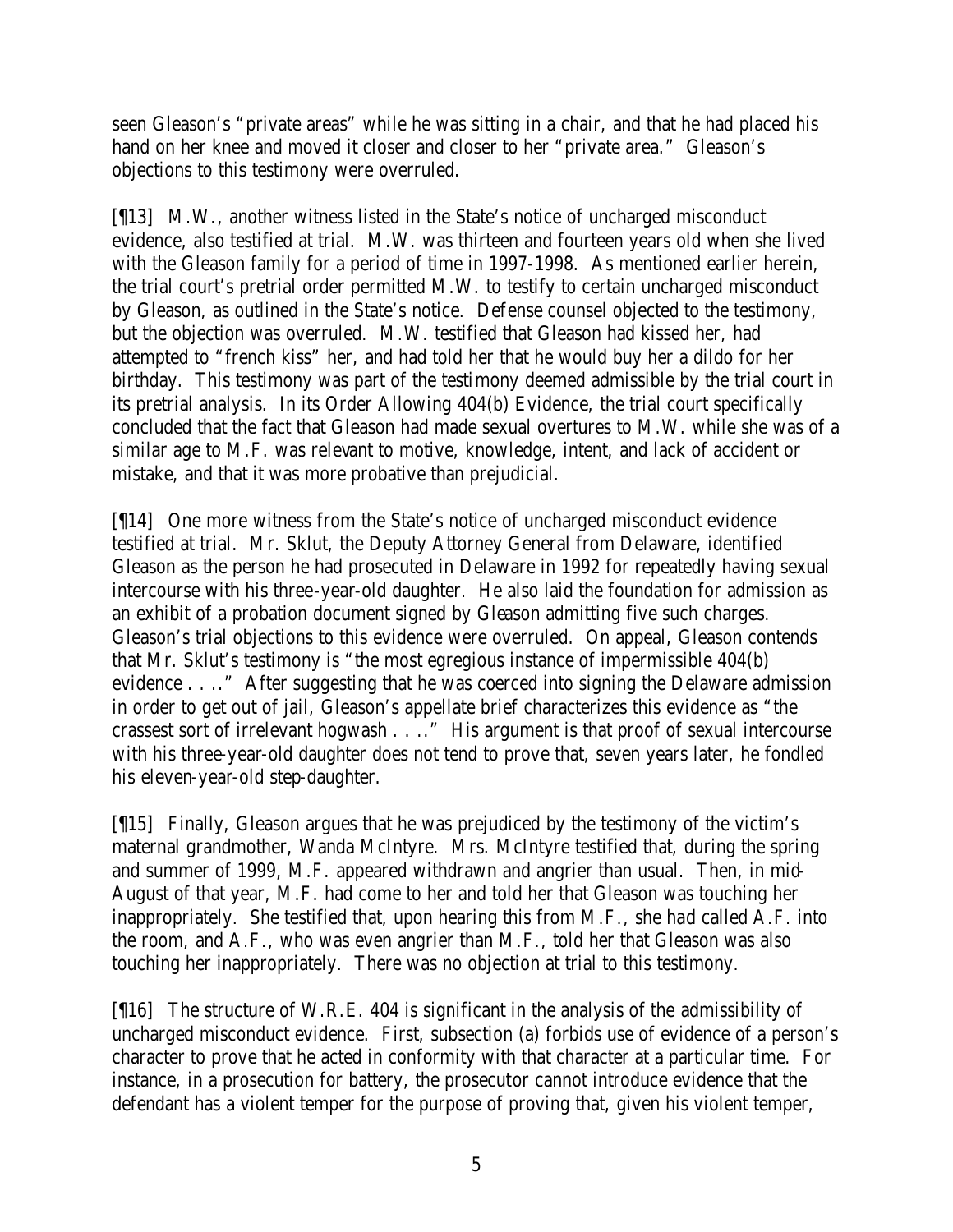the defendant must have committed the battery. W.R.E. 404(a) goes on to provide, however, that there are circumstances in which evidence of a person's character may be admitted to prove that he acted in conformity therewith on a particular occasion. In the specific situations enumerated, character evidence is admissible in direct contravention of the general principle that character evidence is not admissible to prove conduct.

 $[17]$  The pattern of W.R.E. 404(b) is not the same. The general principle that character evidence may not be admitted to prove conduct remains intact in the first sentence. But "[e]vidence of other crimes, wrongs, or acts," which logically may or may not be character evidence, is admissible to prove things other than character. Consequently, the exceptions to the rule found in subsection (a) are not of the same nature as those found in subsection (b). The former allow evidence of character to prove conduct; the latter allow evidence of specific instances of conduct to prove "consequential facts" such as intent or knowledge. *Virgilio v State*, 834 P.2d 1125, 1128 (Wyo. 1992); *Grabill v. State*, 621 P.2d 802, 808 (Wyo. 1980). Under neither subsection is evidence admissible if the thrust of the evidence is only to demonstrate that the defendant has a disposition to commit crimes. *Daniel v. State*, 923 P.2d 728, 733 (Wyo. 1996) (*quoting Dean v. State*, 865 P.2d 601, 606 (Wyo. 1993), *abrogated and modified on other grounds by Vigil v. State*, 926 P.2d 351 (Wyo. 1996)).

[¶18] Admissibility under W.R.E. 404(b) is not limited to the purposes set forth in the rule, and we have adopted a liberal approach toward admitting uncharged misconduct evidence. *Mitchell v. State*, 865 P.2d 591, 596 (Wyo. 1993); *Bishop v. State*, 687 P.2d 242, 245 (Wyo. 1984), *cert. denied*, 469 U.S. 1219 (1985), *abrogated on other grounds by Vigil*, 926 P.2d at 356-57. The listed exceptions are illustrative rather than exclusive. *Gezzi v. State*, 780 P.2d 972, 974 (Wyo. 1989). Nevertheless, because uncharged misconduct evidence carries an inherent danger for prejudice, we have also adopted a mandatory procedure for testing its admissibility: (1) the evidence must be offered for a proper purpose; (2) the evidence must be relevant; (3) the probative value of the evidence must not be substantially outweighed by its potential for unfair prejudice; and (4) upon request, the trial court must instruct the jury that the similar acts evidence is to be considered only for the proper purpose for which it was admitted. *Vigil*, 926 P.2d at 357 (*quoting United States v. Herndon*, 982 F.2d 1411, 1414 (10<sup>th</sup> Cir. 1992)). We do not apply this test on appeal; rather, it is intended to be conducted by the trial court.<sup>2</sup> *Beintema v. State*, 936 P.2d 1221, 1224 (Wyo. 1997). Our role is to determine whether admission of the evidence was error. *Id.*; *Spencer v. State*, 925 P.2d 994, 997 (Wyo. 1996). Generally, the standard for review of rulings under W.R.E. 404(b) is abuse of discretion. *Johnson v. State*, 936 P.2d 458, 462 (Wyo. 1997) (*quoting Sturgis v. State*, 932 P.2d 199, 201 (Wyo. 1997)). However, where no trial objection occurred, the plain error standard applies. *Beintema*, 936 P.2d at 1224; *Spencer*, 925 P.2d at 997. To prove

<sup>2</sup> Recently, we modified the *Vigil* test to establish a firm preference for the *pretrial* determination of issues concerning uncharged misconduct evidence. *Howard*, 2002 WY 40, ¶ 23, 42 P.3d at 491.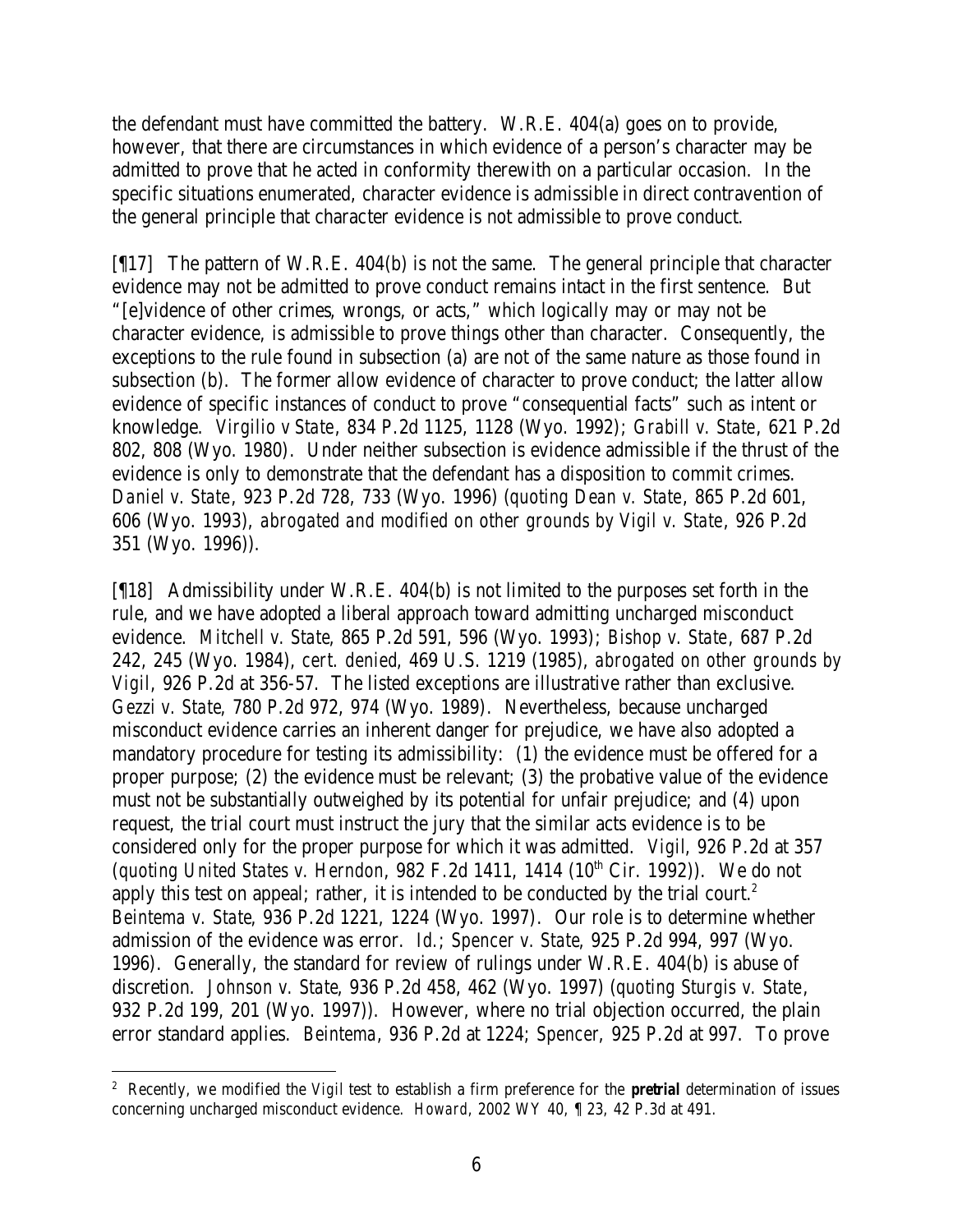plain error, an appellant must demonstrate that the record clearly shows an error that has transgressed a clear and unequivocal rule of law and has adversely affected a substantial right of the appellant. *Weidt v. State*, 2002 WY 74, ¶ 8, 46 P.3d 846, 851 (Wyo. 2002).

[¶19] The trial court's determination that evidence of similar sexual misconduct is admissible in a child sexual abuse case to prove such purposes as motive and intent, where a defendant denies any wrongdoing, is certainly not unprecedented. *See, for example, Brower v. State*, 1 P.3d 1210, 1214 (Wyo. 2000) (in trial for indecent liberties with a minor, testimony of victim's sister as to similar misconduct by defendant with her admissible to prove motive); *Rigler v. State*, 941 P.2d 734, 738 (Wyo. 1997) (in child sexual abuse case, evidence of similar previous misconduct with different victim admissible to prove *modus operandi*, preparation, plan, intent, and credibility of victim); *Daniel*, 923 P.2d at 734-35 (in prosecution for indecent liberties, testimony of six other children about sexual activities with defendant admissible to prove course of conduct); *Jackson v. State*, 891 P.2d 70, 75-76 (Wyo. 1995) (victim's testimony of prior sexual acts by defendant stepfather admissible in indecent liberties case as proof of motive, course of conduct, and credibility of victim); *Johnson v. State*, 872 P.2d 93, 95-98 (Wyo. 1994) (in indecent liberties case, testimony of social worker that defendant had admitted previous sexual molestation of a ten-year-old girl admissible to prove motive, intent, and identity); *Mitchell*, 865 P.2d at 598-99 (in trial for second-degree sexual assault of a ten-year-old girl, defendant's admission of sexual arousal during prior sexual activity with a three-yearold niece, for which the defendant was convicted, admissible to prove motive); *Gezzi*, 780 P.2d at 977-78 (in prosecution for indecent liberties with daughter, testimony of older daughter as to similar misconduct with her admissible to prove defendant's motive and victim's credibility); *Brown v. State*, 736 P.2d 1110, 1113 (Wyo. 1987) (in prosecution for incest, testimony by victim and her half-sister implicating defendant in prior sexual abuse admissible because aberrant sexual behavior is probative of motive); and *Elliott v. State*, 600 P.2d 1044, 1048-49 (Wyo. 1979) (in trial for second-degree sexual assault, testimony of victim's older sister as to similar misconduct by defendant with her admissible to prove motive based on pedophilia).<sup>3</sup> The evidence of uncharged misconduct alleged in the instant case is similar to that admitted in these many cases.

[¶20] With one exception, the uncharged misconduct evidence admitted in this case was subjected to an appropriate *Vigil* analysis. M.F.'s testimony, for instance, was substantially as it had been outlined in the State's notice of uncharged misconduct evidence and as it had been described during the first motion hearing. The trial court and counsel discussed and debated the testimony in the context of W.R.E. 404(b) and the *Vigil* test, and during the final hearing, the trial court made the necessary *Vigil* findings. Gleason has not shown an abuse of discretion by the trial court in admitting M.F.'s testimony. To the

 <sup>3</sup> Consonant with the reasoning of these cases, three new rules—F.R.E. 413, 414, and 415—have been added to the Federal Rules of Evidence specifically authorizing the admissibility of similar crimes evidence in both civil and criminal sexual assault and child molestation cases.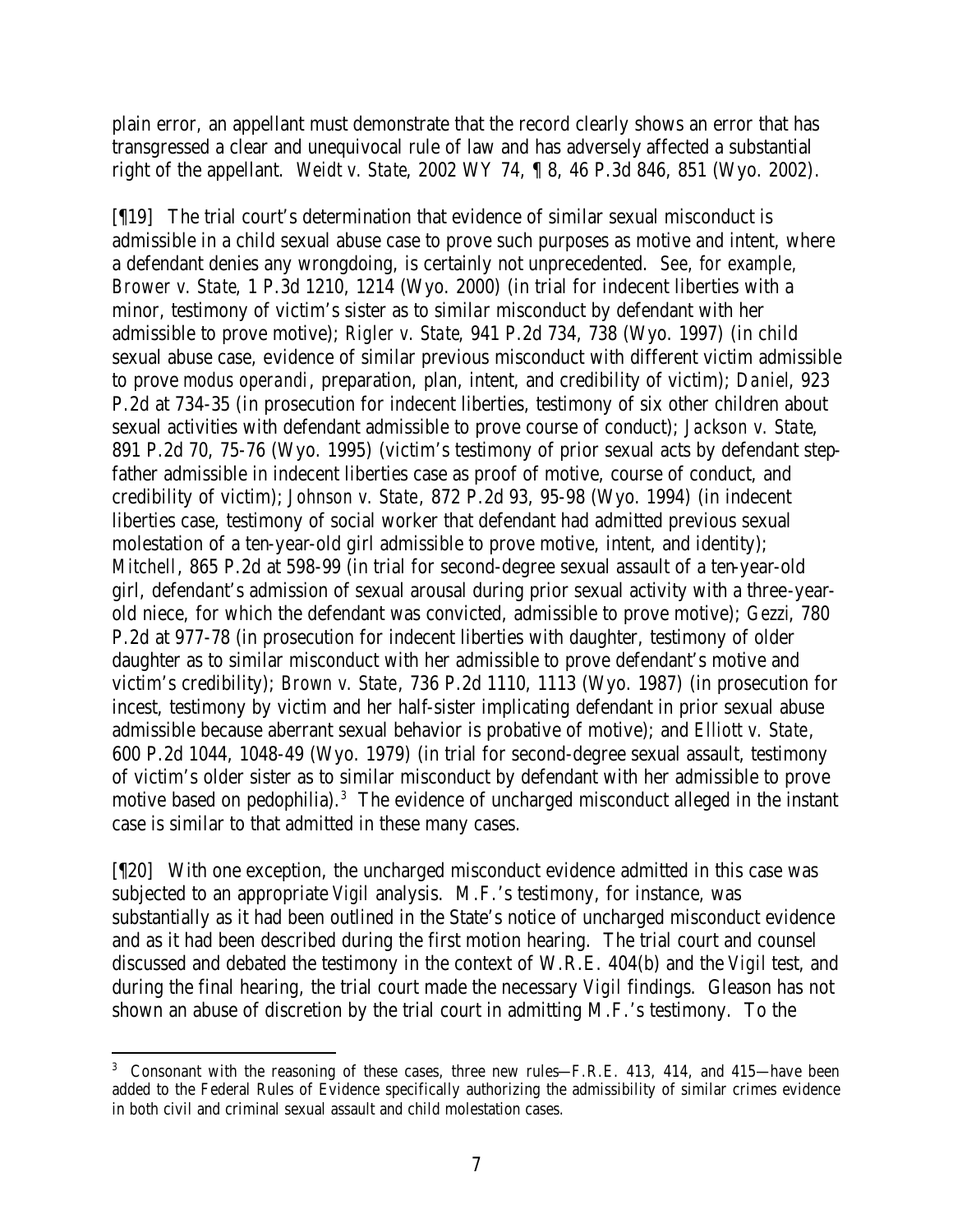contrary, the record reflects the trial court's careful pretrial attention to this issue. The trial court's analysis included the consideration of prejudice required by W.R.E. 403 and *Vigil*. The trial court articulated a consistent and legitimate basis for its rulings, in which case we do not reverse. *Johnson*, 936 P.2d at 462 (*quoting Sturgis*, 932 P.2d at 201). And finally, the trial court gave an appropriate instruction, limiting the jury's consideration of the uncharged misconduct evidence to the proper purposes for which it had been offered.

[¶21] As with M.F.'s testimony, we find that A.F.'s testimony was substantially as it had been outlined in the State's notice of uncharged misconduct evidence and as it had been described during the first motion hearing. It was likewise discussed and debated by the trial court and counsel, and was subjected pretrial to W.R.E. 404(b) analysis under *Vigil*. Like M.F.'s testimony, A.F.'s testimony was relevant, it was introduced for proper purposes, especially proof of motive, and the trial court determined it to be more probative than prejudicial. The trial court did not abuse its discretion in admitting A.F.'s testimony.

[¶22] Similarly, M.W.'s testimony was "as advertised." In fact, her testimony was more limited than had been approved in the trial court's pretrial rulings. The trial court reviewed the testimony as required by *Vigil*, and Gleason has not shown that he was prejudiced by its admission. We cannot find an abuse of discretion in the admission of M.W.'s testimony. Evidence of contemporaneous misconduct of a similar nature to that with the victim was relevant and probative of motive.

[¶23] While perhaps not as clear cut, because of the age difference of the victim and the time passed, the same can be said of the testimony of Mr. Sklut concerning Gleason's prior sexual abuse of his daughter in Delaware. Because the trial court subjected Mr. Sklut's evidence to the appropriate *Vigil* analysis, and because Wyoming case law establishes the admissibility of prior sexual misconduct with a child as evidence of proper W.R.E. 404(b) purposes, such as motive, we do not find that the trial court abused its discretion in admitting Mr. Sklut's testimony.

[¶24] Finally, Gleason contends that admission of Mrs. McIntyre's testimony about A.F.'s statements to her constituted plain error because (1) the record clearly shows that Mrs. McIntyre was not listed in the State's notice of uncharged misconduct evidence; (2) the failure to give Gleason notice of her testimony violated the trial court's pretrial order; and (3) Gleason was prejudiced by this contribution to the "extensive 404(b) evidence" that he feels denied his right to a fair trial on the merits. However, we do not find plain error. Mrs. McIntyre's testimony about A.F.'s statements was part of her description of how the charged crimes came to be reported. Mrs. McIntyre was listed in the State's pretrial memorandum as a witness for that purpose, so Gleason was not surprised by the testimony. Beyond that, her testimony was brief, and she did not reveal anything the jury did not learn from M.F. and A.F. Gleason has not shown that he was prejudiced.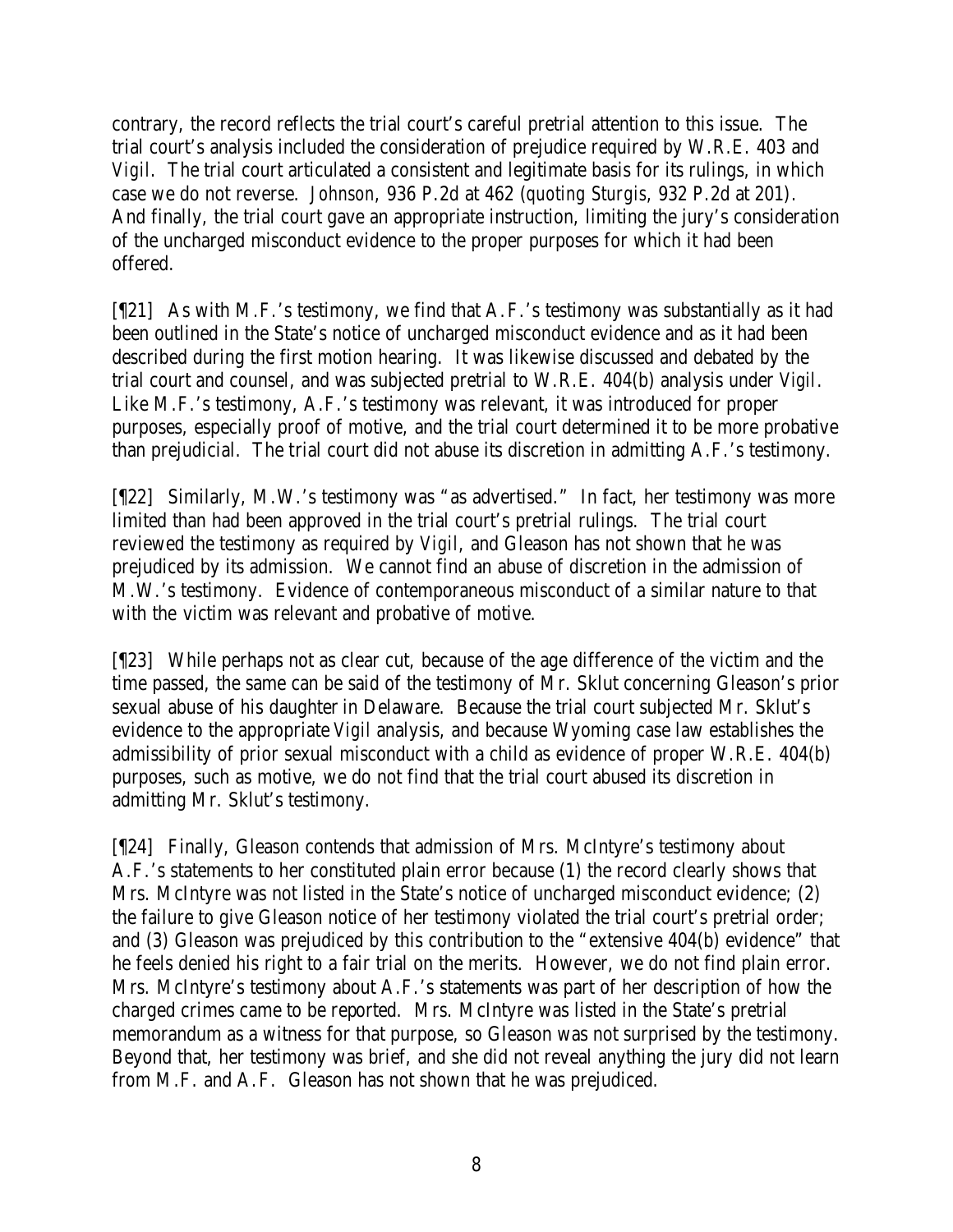[¶25] In summary, we conclude that the uncharged misconduct evidence admitted in this case was admitted for one or more proper purpose under W.R.E. 404(b), that the trial court performed the pretrial analysis required by *Vigil* to determine the relevance of the evidence, and that the trial court properly balanced the probative nature of the evidence against its potential for unfair prejudice. The trial court did not abuse its discretion in admitting the evidence.

[¶26] Despite the resolution of this issue, we feel compelled to address in more detail the difficulties encountered in the appellate review of the admission of uncharged misconduct evidence under W.R.E. 404(b). The primary step in propounding uncharged misconduct evidence is identification of a proper purpose for its admission. In that regard, we have previously held that the State need not pinpoint but one purpose for admission of such evidence. *Sturgis*, 932 P.2d at 203. Nevertheless, it is incumbent upon the proponent to identify such purpose or purposes with specificity because, without such specificity, the balance of the *Vigil* test cannot be applied. For evidence to be relevant, we must know the fact question to which it is relevant. For evidence to be probative, we must know what it is meant to prove.

[¶27] For proper appellate review of the admissibility of evidence under W.R.E. 404(b), the record must reflect that the trial court required the State not only to identify the proper purpose for which uncharged misconduct evidence is being offered, but also to explain how or why it is probative, and why it is more probative than prejudicial. In that regard, we have twice set out in a footnote the process that should be followed by the trial court in making that analysis. To make sure there is no doubt in the future that this is a required process, we will repeat it now, in the body of this opinion:

> In determining the probative value of prior bad acts evidence, the trial court should consider the following factors:

> > 1. How clear is it that the defendant committed the prior bad act?

2. Does the defendant dispute the issue on which the state is offering the prior bad acts evidence?

3. Is other evidence available?

4. Is the evidence unnecessarily cumulative?

5. How much time has elapsed between the charged crime and the prior bad act?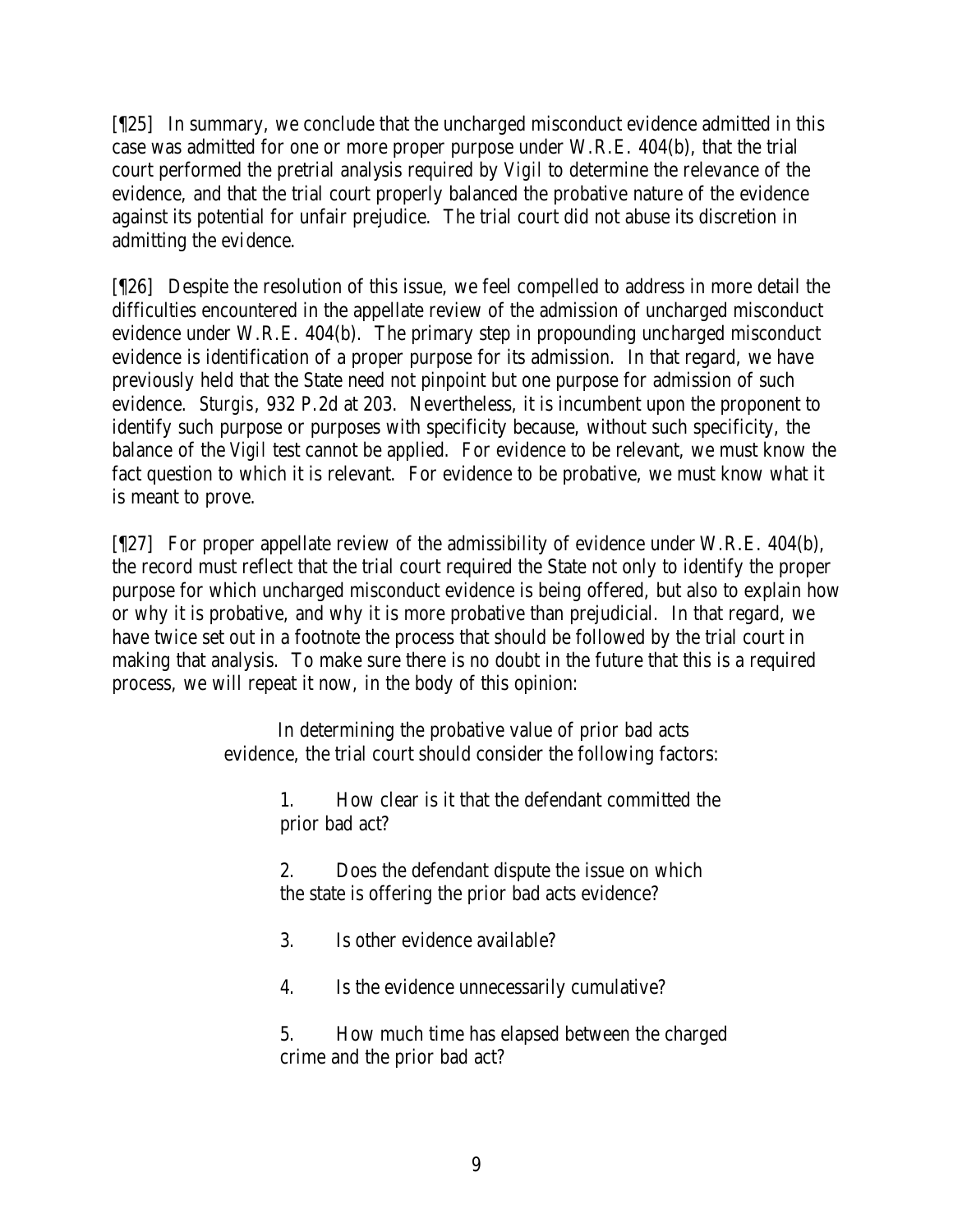Evidence is unfairly prejudicial if it tempts the jury to decide the case on an improper basis. In balancing against its probative value the unfair prejudice created by the evidence, the trial court should consider the extent to which the evidence distracts the jury from the central question whether the defendant committed the charged crime. The trial court should weigh these additional factors against the probative value of the evidence:

> 1. The reprehensible nature of the prior bad act. The more reprehensible the act, the more likely the jury will be tempted to punish the defendant for the prior act.

> 2. The sympathetic character of the alleged victim of the prior bad act. Again, the jury will be tempted to punish the defendant for the prior act if the victim was especially vulnerable.

3. The similarity between the charged crime and the prior bad act. The more similar the acts, the greater is the likelihood that the jury will draw the improper inference that if the defendant did it once, he probably did it again.

4. The comparative enormity of the charged crime and the prior bad act. When the prior act is a more serious offense than the charged crime, the introduction of that act will tend to place the defendant in a different and unfavorable light.

5. The comparable relevance of the prior bad act to the proper and forbidden inferences. Evidence of the prior bad act may be much more probative of bad character than it is of any legitimate inference permitted by Rule 404(b).

6. Whether the prior act resulted in a conviction. The jury may be tempted to punish the defendant if they believe he escaped punishment for the prior bad act.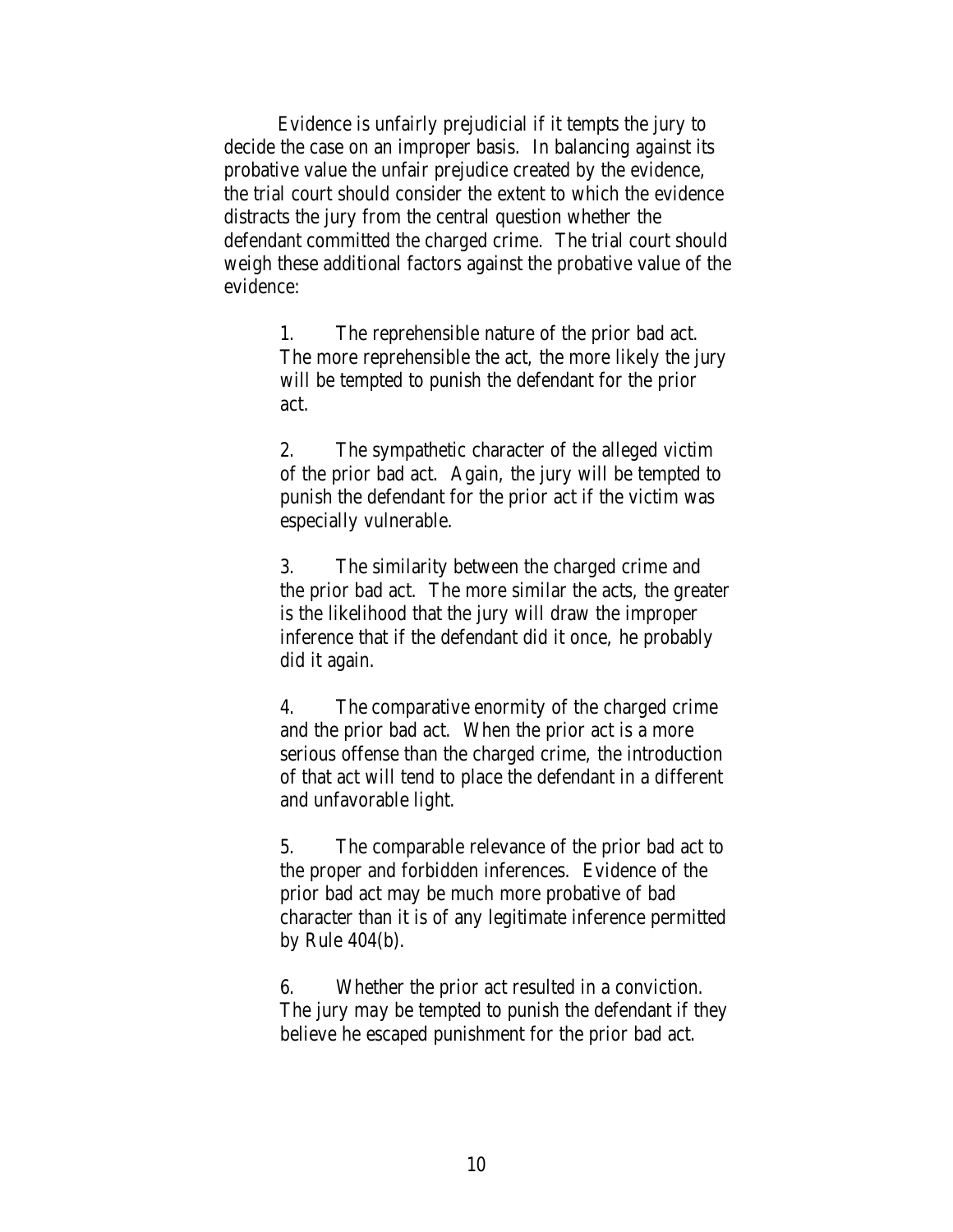*Rigler*, 941 P.2d at 737 n.1 (*citing Dean*, 865 P.2d at 609-10 n.2).<sup>4</sup>

[¶28] In *Rigler*, 941 P.2d at 737-38, we held that, so long as the record revealed that the trial court had subjected proposed uncharged misconduct evidence to the appropriate test of its probative value and prejudicial effect, the trial court need not make express findings on the record on each of these factors. Since that opinion was published, however, we have repeatedly been called upon to assess a trial court's exercise of discretion on such rulings, and we now remind the trial courts that, while express findings on *each* factor are not necessary, abuse of discretion, or the lack thereof, cannot be determined by reviewing a record that contains no information as to how that discretion was exercised.

[¶29] We have a well-established standard for analyzing claims for abuse of discretion:

We have described the standard of an abuse of discretion as reaching the question of the reasonableness of the trial court's choice. *Griswold v. State*, 2001 WY 14, ¶ 7, 17 P.3d 728, ¶ 7 (Wyo.2001). Judicial discretion is a composite of many things, among which are conclusions drawn from objective criteria; it means exercising sound judgment with regard to what is right under the circumstances and without doing so arbitrarily or capriciously. *Id.* "In the absence of an abuse of discretion, we will not disturb the trial court's determination." *Id.* The burden is on the defendant to establish such abuse. *Trujillo [v. State]*, 2 P.3d [567] at 571 [(Wyo.2000)].

*Skinner v. State*, 2001 WY 102, ¶ 25, 33 P.3d 758, 766 (Wyo. 2001), *cert. denied*, 122 S.Ct. 1554 (2002). In applying that standard, we cannot determine whether conclusions were drawn from objective criteria if we do not know what criteria were applied. We cannot determine whether sound judgment was exercised under the circumstances if we do not know what circumstances were considered. We cannot determine whether the trial court acted arbitrarily or capriciously if we do not know what the trial court did in reaching its decision.

[¶30] In future cases involving the admissibility of evidence under W.R.E. 404(b), the record shall reflect the trial court's identification of the purpose or purposes for admission of the evidence, the findings and conclusions establishing relevance and probative value, and the factors considered in balancing probative value against the potential for unfair prejudice. The "shotgun approach" of listing every conceivable purpose for admissibility, followed by a bald statement that probative value outweighs prejudicial effect will no longer be sufficient. While the trial court need not make an express finding on every

 4 While the five-part "*Dean* test" has been replaced by the four-part "*Vigil* test," the balancing of probative value against prejudicial effect is still required.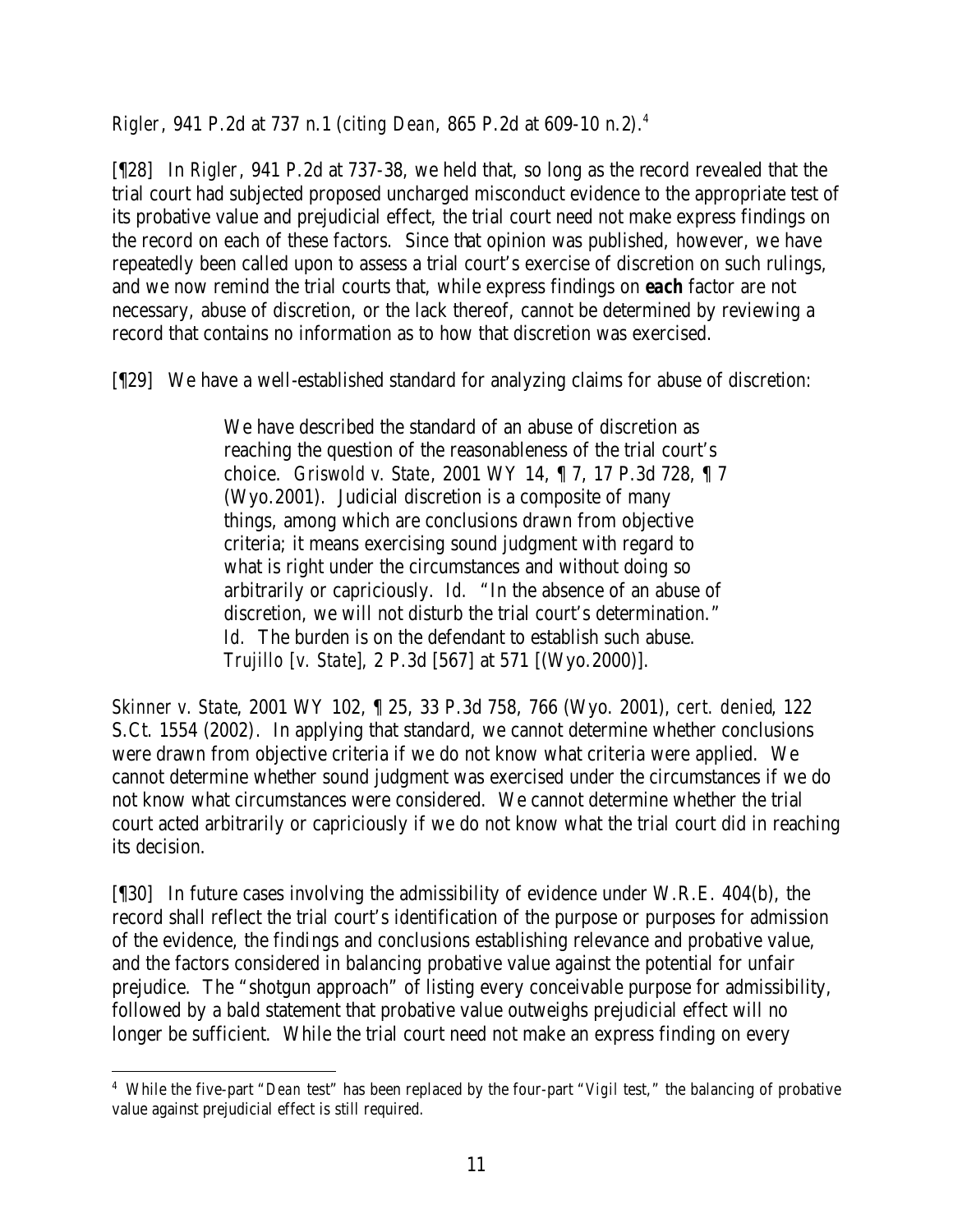factor from *Dean* and *Rigler*, the record must contain sufficient findings to support the trial court's conclusions. The burden, of course, will be upon the proponent of the evidence to supply the foundation for its admission.

[¶31] The question of what must be shown to prove relevancy is not now directly before this Court. Nevertheless, because we intend by this opinion to "tighten up" the procedures for the admission of uncharged misconduct evidence under W.R.E. 404(b), we will address the point. Often, for example, the prosecutor simply states that evidence of prior sexual misconduct is relevant to prove motive or intent, and the trial court simply agrees, with nothing in the record substantiating either the prosecutor's declaration or the trial court's conclusion. In *Brown*, 736 P.2d at 1111-14, and *Elliott*, 600 P.2d at 1047-48, we approved of this approach, largely on the ground of precedent in other states:

> We note that in cases involving sexual assaults, such as incest, and statutory rape with family members as the victims, the courts in recent years have almost uniformly admitted such testimony.

*Elliott*, 600 P.2d at 1048. We made the further statement in *Elliott* that "[o]ne who is a paraphiliac, whose preference or addiction for unusual sexual practices occurs in the form of pedophilia, could well be recognized as having a motive to commit the acts complained of by the victim." *Id.* at 1049. Similarly, in *Brown*, 736 P.2d at 1113, we opined that "[i]f the accused had a predilection to deviant sexual practices with young female relatives, it would not be unreasonable for the trier of fact to determine that he had a motive to commit the acts complained of by the victim in this case."

[¶32] The question is whether the inference of such a motive is something that can be drawn by the jury, without some level of evidence that would suggest the inference is appropriate. An illustrative case may be helpful. In Arizona, the courts have recognized a special exception to the general rule of inadmissibility whereby prior acts involving "sexual aberration" are admissible to prove the defendant's propensity to commit a similar crime. *State v. Roscoe*, 184 Ariz. 484, 910 P.2d 635, 642, *cert. denied*, 519 U.S. 854 (1996). The admission of such evidence, however, requires sufficient foundation:

> The admissibility of the prior act depends initially upon its relevancy, which involves complicated questions of sexual deviancy in a sophisticated area of medical and scientific knowledge. [We are] not prepared to resolve such questions in the absence of such expert knowledge.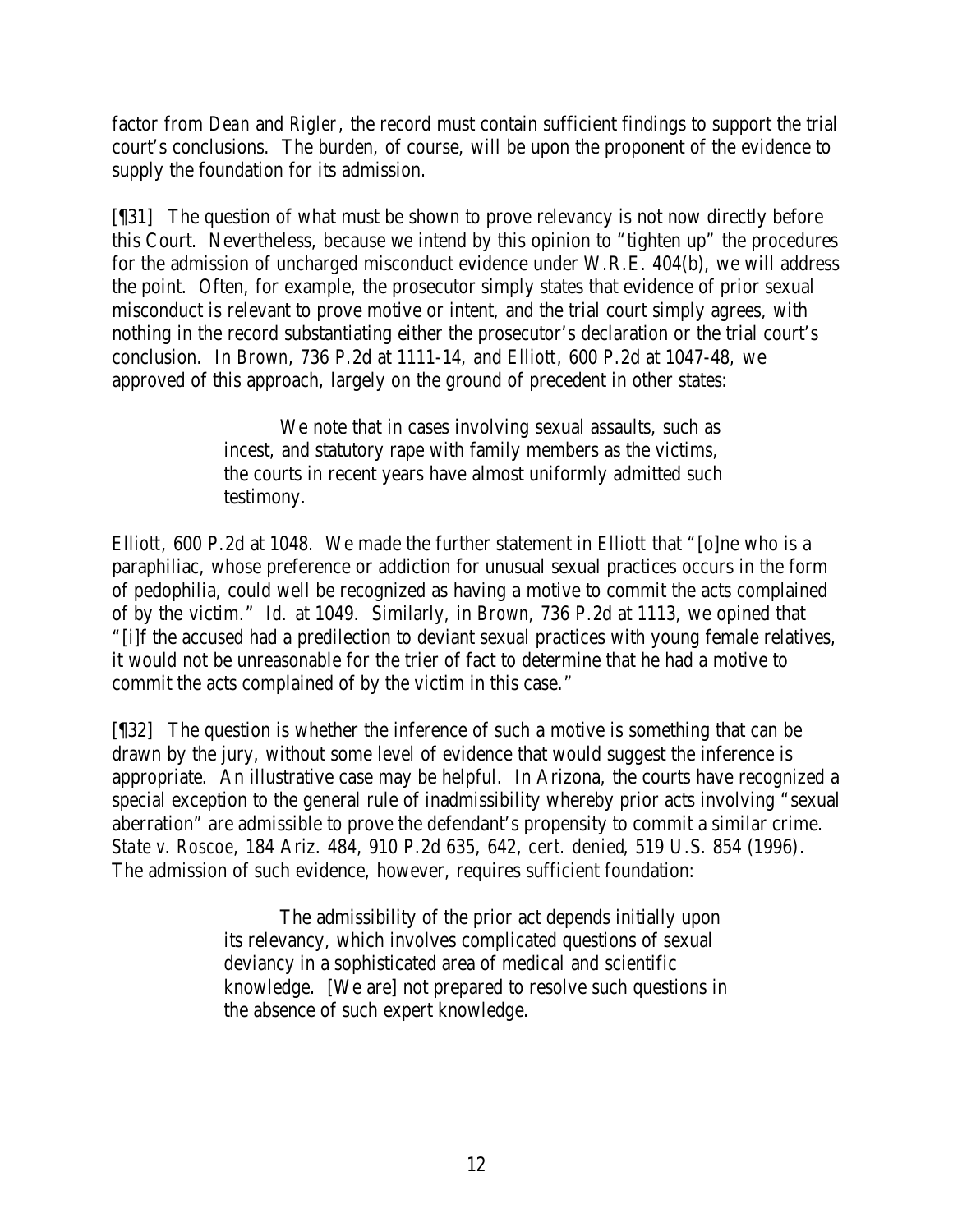*State v. Treadaway*, 116 Ariz. 163, 568 P.2d 1061, 1065 (1977). In other words, it is not appropriate to draw an inference without adequate basis.<sup>5</sup> It would seem that this would apply to any inference, not just the inference of propensity.

[¶33] Not all inferences, needless to say, will require proof by expert testimony. The inference of identity that may follow from evidence of a signature crime, for instance, is something that can be drawn without expert help. The point remains, however, that, for purposes of appellate review, the record should contain such information as was relied upon by the trial court in determining to allow the jury to draw an inference from the evidence admitted under W.R.E. 404(b).

#### **PROSECUTORIAL MISCONDUCT**

[¶34] Gleason's contention is that the "prosecutor committed misconduct in closing argument, by arguing the 404(b) evidence, wrongfully allowed by the trial court, as reason to convict Mr. Gleason." While our holding that the questioned evidence was rightfully admitted would seem to make this issue moot, Gleason's argument must still be addressed because it raises not just the *fact* that the prosecutor brought up the uncharged misconduct evidence in closing, but the *manner* in which it was argued.

[¶35] Our standard of review for claims of prosecutorial misconduct in closing argument is well established:

> In reviewing a claim of prosecutorial misconduct in closing argument, the court looks at the entire record to determine whether the defendant's case was so prejudiced by the improper comments as to result in the denial of a fair trial. *Capshaw v. State*, 10 P.3d 560, 567 (Wyo.2000); *Metzger v. State*, 4 P.3d 901, 910 (Wyo.2000). The challenged comments are judged in the context of the prosecutor's entire argument, considering the context of the statements and comparing them with the evidence produced at the trial. *Helm v. State*, 1 P.3d 635, 639 (Wyo.2000).

 5 A refined version of this concept appears in *State v. Varela*, 178 Ariz. 319, 873 P.2d 657, 661 (1993):

When a prior sexual act is near in time and reasonably similar, the act speaks for itself and provides the basis for the exercise of a judge's discretion in determining relevancy. However, with the passage of time or where the acts are dissimilar, the predictive value of the prior act diminishes and the need for the "expert medical testimony" of *Treadaway* applies.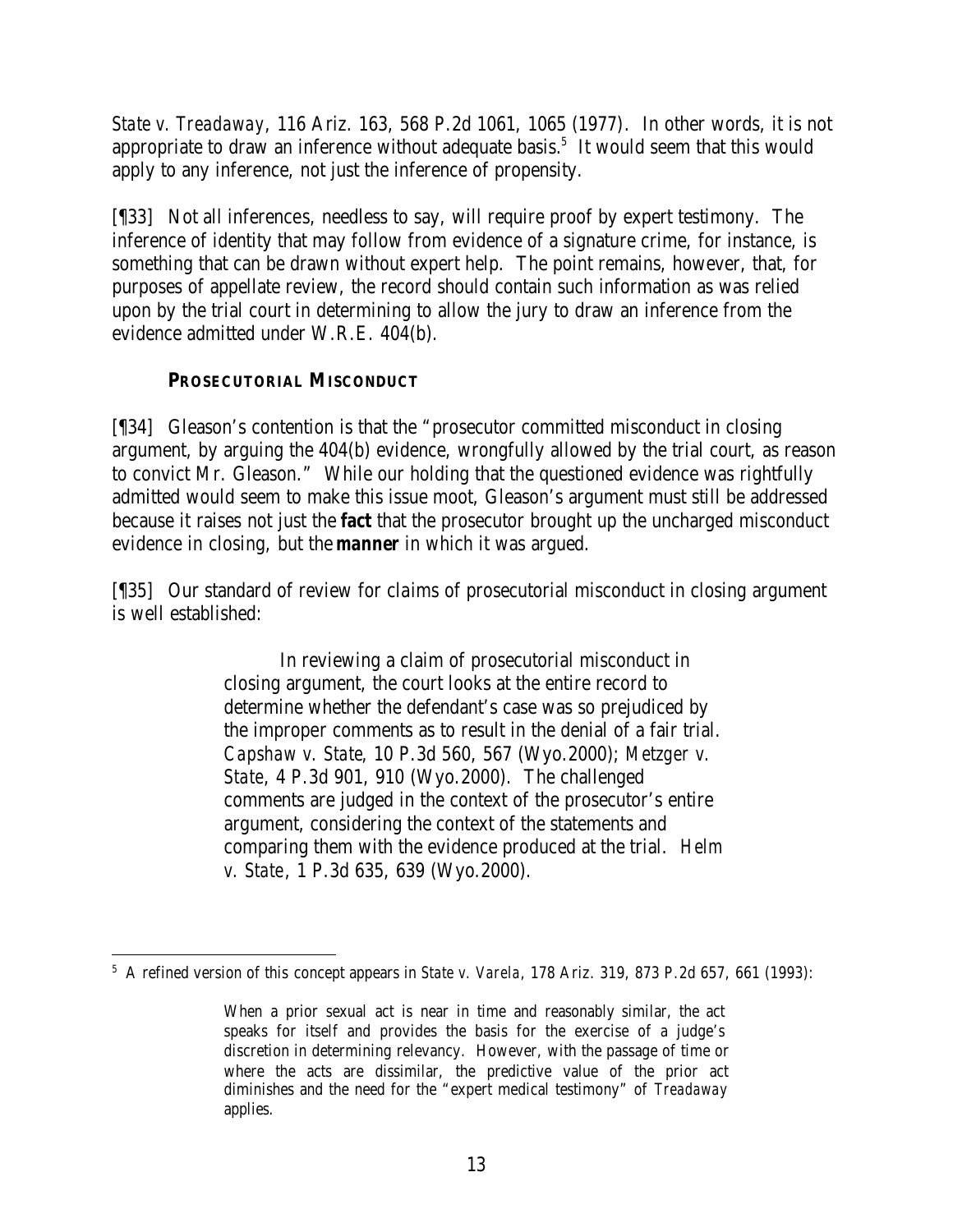. . . When an objection is launched to a statement made in closing argument, we defer to the trial court's ruling in the absence of a clear or patent abuse of discretion. *Gayler v. State*, 957 P.2d 855, 860 (Wyo.1998). Even then, reversal is not warranted unless a reasonable probability exists, absent the error, that the appellant may have enjoyed a more favorable verdict. *Gayler*, at 860. *See also Metzger*, 4 P.3d at 910. . . .

[When the defendant did not object at trial], we review his claims by applying the plain error standard. *Lane v. State*, 12 P.3d 1057, 1064 (Wyo.2000). To demonstrate plain error, [the appellant] "must show that the record clearly shows an error that transgressed a clear and unequivocal rule of law which adversely affected a substantial right." *Taylor v. State*, 2001 WY 13, ¶ 16, 17 P.3d 715, ¶ 16 (Wyo.2001). Reversal of a conviction on the basis of prosecutorial misconduct, which was not challenged in the trial court, is appropriate only when there is "a substantial risk of a miscarriage of justice." *Capshaw*, 10 P.3d at 567 (quoting *Dice v. State*, 825 P.2d 379, 384 (Wyo.1992)).

*Burton v. State*, 2002 WY 71, ¶¶ 11-13, 46 P.3d 309, 313-14 (Wyo. 2002). There was no trial objection in the instant case, so plain error analysis is appropriate.

[¶36] Gleason objects to three separate passages from the prosecutor's closing argument, the first of which occurred toward the end of the primary argument when the prosecutor said the following:

> Mr. Gleason admitted in a document – and you heard from the attorney from the state of Delaware, Mr. Sklut. He admitted to that on that document. He knew full well what it was. He was advised by an attorney. He had an attorney in that case. He knew what it was and he admitted to it. I contend to you that that is one thing that is important in this case.

[M.W.] came in. 13 years old at the time. Lived with Mr. Gleason at the time. She said what happened to her. That's a fact. It's an uncontested, uncontroverted fact in this case.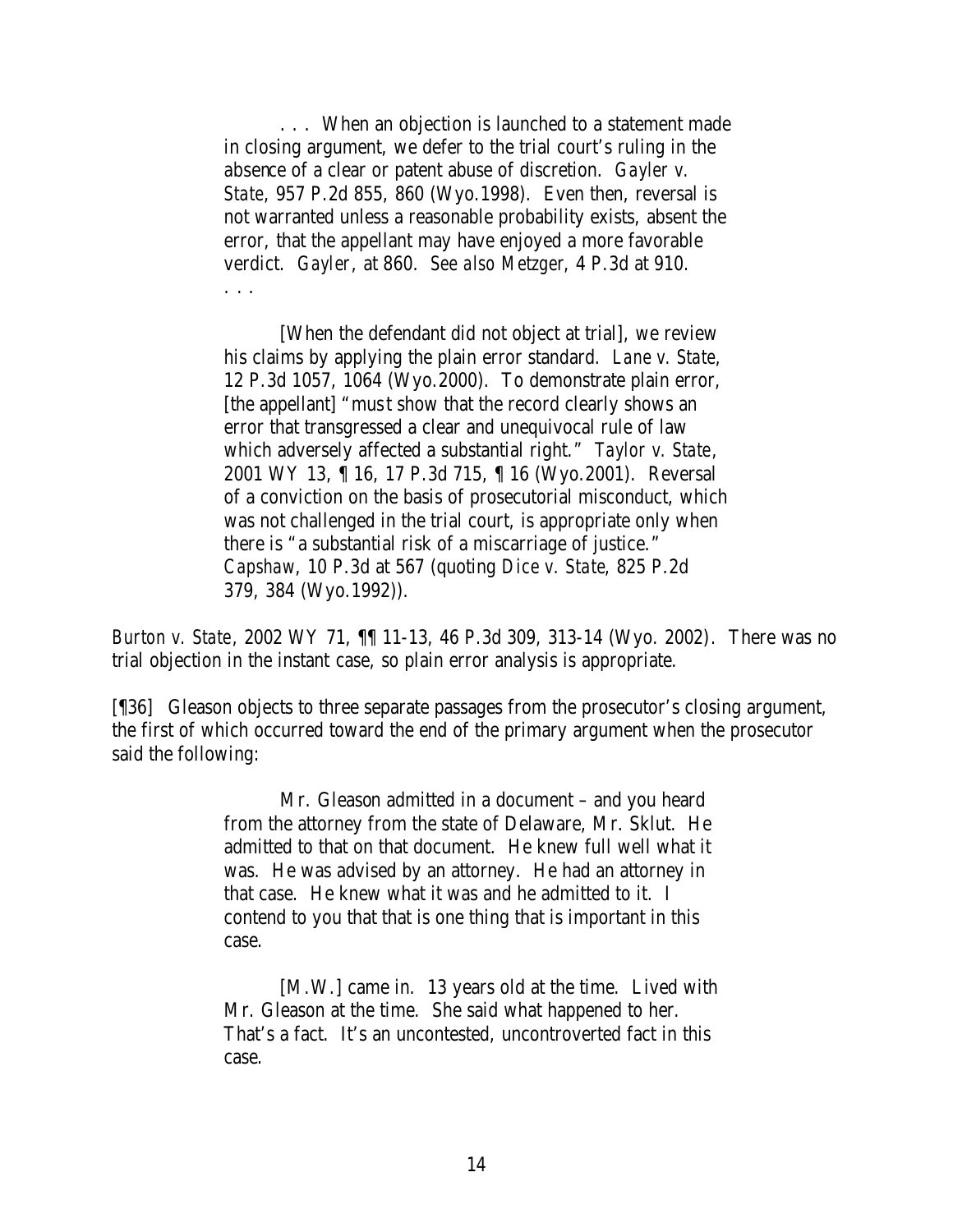Why he did it, I don't know. But he did it and that's what the facts reveal.

So did he have a motive to do what he did when he did it there?

He certainly did. Because that's what he does.

[¶37] The second statement Gleason finds objectionable occurred during the rebuttal closing, when the prosecutor said, "[t]he evidence clearly shows that he's admitted to having sex with one child." Finally, Gleason finds prosecutorial misconduct in this passage, also from the prosecutor's rebuttal closing:

> Now, when you get back to the jury room you are going to look at the information, and you've looked at all the information with regard to – well, you haven't looked at it, but you will get it – with regard to the admission that Mr. Gleason signed that when the gentleman came out, the Delaware Attorneys General office that prosecuted him out there, and you will look at that. And that's an admission. Just as if he would have told you and I out on the street, yeah, I had sexual intercourse with my kid. Or I did this or I did that.

> He knew what the ramifications were. He was advised by an attorney and he knew whether or not he had to go to court that day. He knew what kind of case he had against him. He knew all these things. And I contend when you look at that, you will know what motivated him to do the things that he did.

[¶38] Gleason contends on appeal that, although the prosecutor "threw out" the word "motive" during these portions of his argument, he made no attempt to explain how the Delaware incident or M.W.'s testimony were probative of motive to do the acts alleged in the instant case. Specifically, Gleason states that neither proof that he had sexual intercourse with his three-year-old daughter nor proof that he kissed a thirteen or fourteenyear-old girl and mentioned buying her a dildo, was proof that he had a motive to touch an eleven-year-old girl.

[¶39] We find this argument unpersuasive, especially under plain error analysis. To begin with, it is simply a restatement of Gleason's opposition to the trial court's admission of the evidence as proof of motive. Second, while the record is clear as to what was said during closing argument, we cannot say that the argument transgressed a clear and unequivocal rule of law. At most, the prosecutor's argument as to the proof of motive was ineffectual.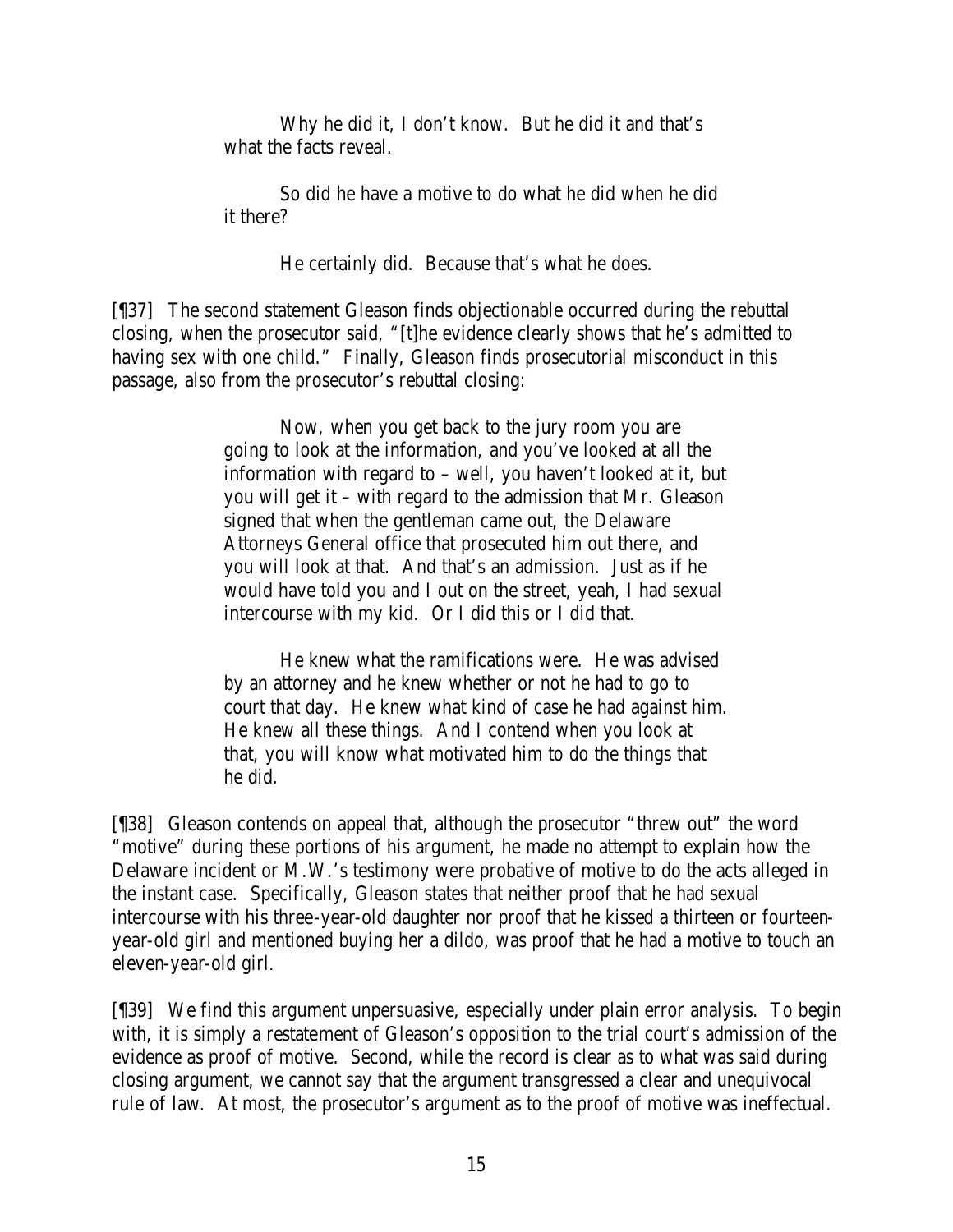Neither do we find that these rather unspecific and isolated comments, in the context of about twenty transcript pages of the prosecutor's closing, in which he analyzed the elements of the crime and the evidence related to those elements, adversely affected Gleason's right to a fair trial. There was no substantial miscarriage of justice. $6$ 

[¶40] Finally, Gleason argues that, inasmuch as neither Gleason nor his Delaware public defender testified, it was "pure conjecture" for the prosecutor to argue that Gleason "knew all these things" when he entered his pleas in Delaware. Gleason characterizes the prosecutor's conduct as arguing facts not in evidence. We find, to the contrary, that the prosecutor was merely arguing a reasonable inference that the jury could make from the facts that were in evidence. During Mr. Sklut's testimony, some question arose as to whether Gleason understood the ramifications of the charges against him in Delaware, whether he had been advised by counsel in that regard, and whether he had signed the probation documents in jail or in the courtroom. Through cross-examination, defense counsel suggested that Gleason signed the documents containing the admissions only in order to get out of jail. The prosecutor's argument in closing that Gleason "knew all these things" was based on Mr. Sklut's testimony about the charges, Gleason's arraignment on the charges, the presence of Gleason's attorney at arraignment and later when the probation document was signed in the courtroom. The prosecutor's argument was not misconduct.

### **INEFFECTIVE ASSISTANCE OF COUNSEL**

[¶41] Gleason was represented by private counsel in the trial court. At his request, an assistant public defender was appointed to represent him on appeal. The latter attorney obtained a partial remand of the case for the purpose of allowing the trial court to hear Gleason's claim of ineffective assistance of counsel. Gleason's specific allegation was tha t his lawyer erroneously had informed the trial court that Gleason did not wish to be present during final jury selection in chambers. Gleason contends that his absence during that portion of jury selection (the exercise of peremptory challenges) deprived him of statutory and constitutional rights, and that he was prejudiced because he was unable to instruct his attorney to challenge particular jurors.<sup>7</sup>

[¶42] The trial court heard Gleason's motion on March 21, 2001. Gleason's trial attorney testified about his pretrial and trial jury selection process, and he described how and when

<sup>&</sup>lt;sup>6</sup> At the same time, however, we caution proponents of uncharged misconduct evidence to be careful to limit their arguments to the proper purpose for which the evidence was admitted. Here, only because the prosecutor related the evidence to proof of motive, we do not find his additional statement—"[b]ecause that's what he does"—harmful error requiring reversal. Out of context, the additional statement would look suspiciously like using character to prove conduct.

<sup>&</sup>lt;sup>7</sup> The Fifth, Sixth, and Fourteenth Amendments to the United States Constitution guarantee an accused the right to be present during critical stages of criminal proceedings. *Seeley v. State*, 959 P.2d 170, 177 (Wyo. 1998). In addition, both Wyo. Const. art. 1, § 10 and Wyo. Stat. Ann. § 7-11-202 (LexisNexis 2001) provide an accused the right to defend in person.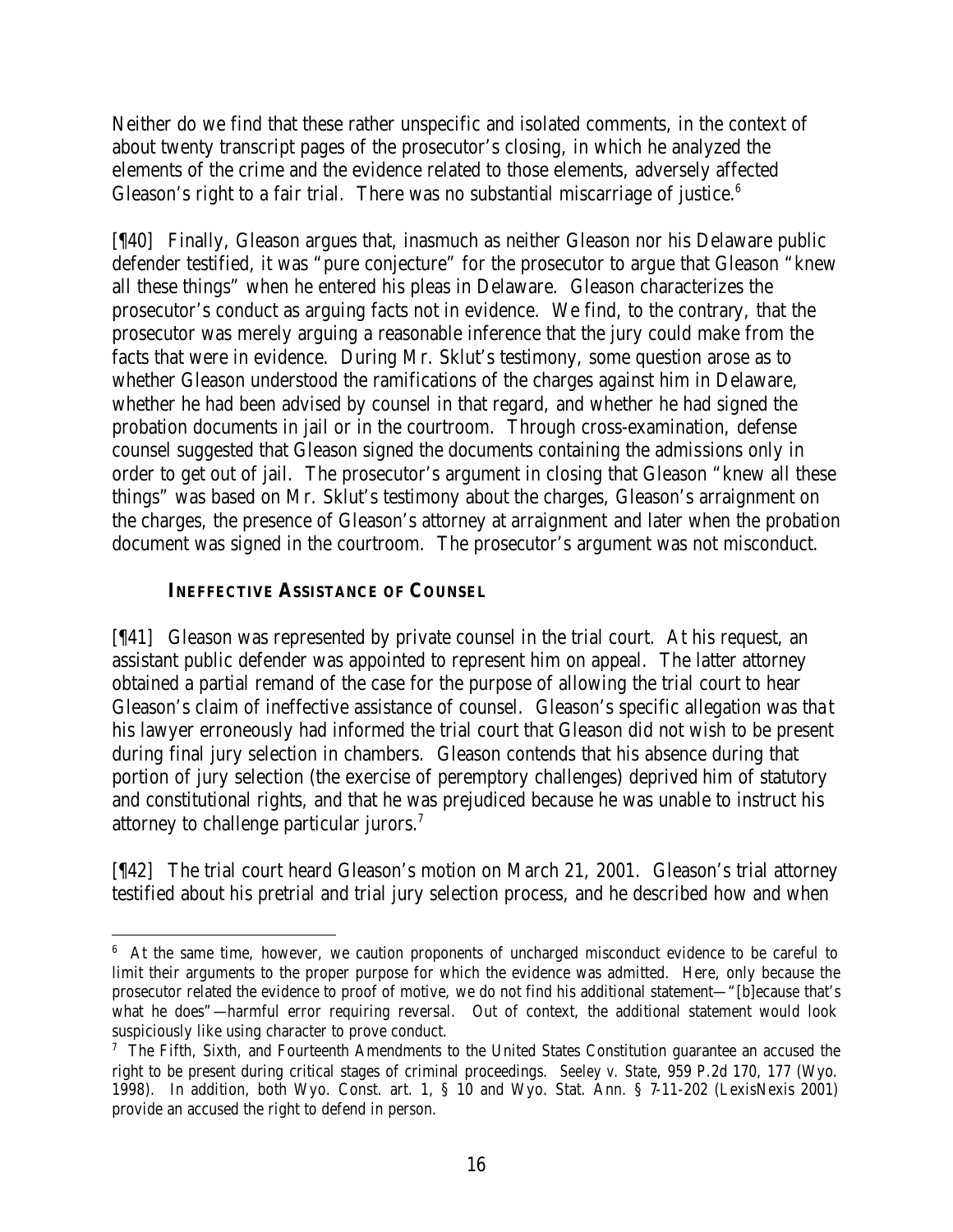he reviewed that process with Gleason. Specifically, he testified that he twice told Gleason he could be present during the peremptory challenge process, but that Gleason declined the opportunity. The attorney also filed an affidavit to the same effect.

[¶43] Gleason also testified at the hearing. He contradicted his attorney's assertion that he declined the chance to go into chambers for final jury selection. His recollection of their conversation was that his lawyer told him to go outside and have a cigarette while the lawyer spoke to the judge and the prosecutor for a few minutes. Gleason testified further that, had he been present in chambers, he would have instructed his attorney to challenge two particular jurors—a man with whom he had been involved in a "road rage" incident and a woman who had given him the "evil eye" in the courtroom. Both ended up on the jury.

[¶44] We apply the following standard of review to claims of ineffective assistance of counsel:

> When reviewing a claim of ineffective assistance of counsel, the paramount determination is whether, in light of all the circumstances, trial counsel's acts or omissions were outside the wide range of professionally competent assistance. . . . The reviewing court should indulge a strong presumption that counsel rendered adequate assistance and made all significant decisions in the exercise of reasonable professional judgment. . . .

> Under the two-prong standard articulated in *Strickland [v. Washington*, 466 U.S. 668, 687, 104 S.Ct. 2052, 80 L.Ed.2d 674 (1984)] and *Frias [v. State*, 722 P.2d 135, 145 (Wyo.1986)], an appellant claiming ineffective assistance of counsel must demonstrate on the record that counsel's performance was deficient and that prejudice resulted. . . . In other words, to warrant reversal on a claim of ineffective assistance of counsel, an appellant must demonstrate that his counsel failed to "render such assistance as would have been offered by a reasonably competent attorney" and that "counsel's deficiency prejudiced the defense of [the] case." *Lower v. State*, 786 P.2d 346, 349 (Wyo.1990). "The benchmark for judging any claim of ineffectiveness must be whether counsel's conduct so undermined the proper functioning of the adversarial process that the trial cannot be relied on as having produced a just result." *Strickland*, 466 U.S. at 686, 104 S.Ct. at 2064.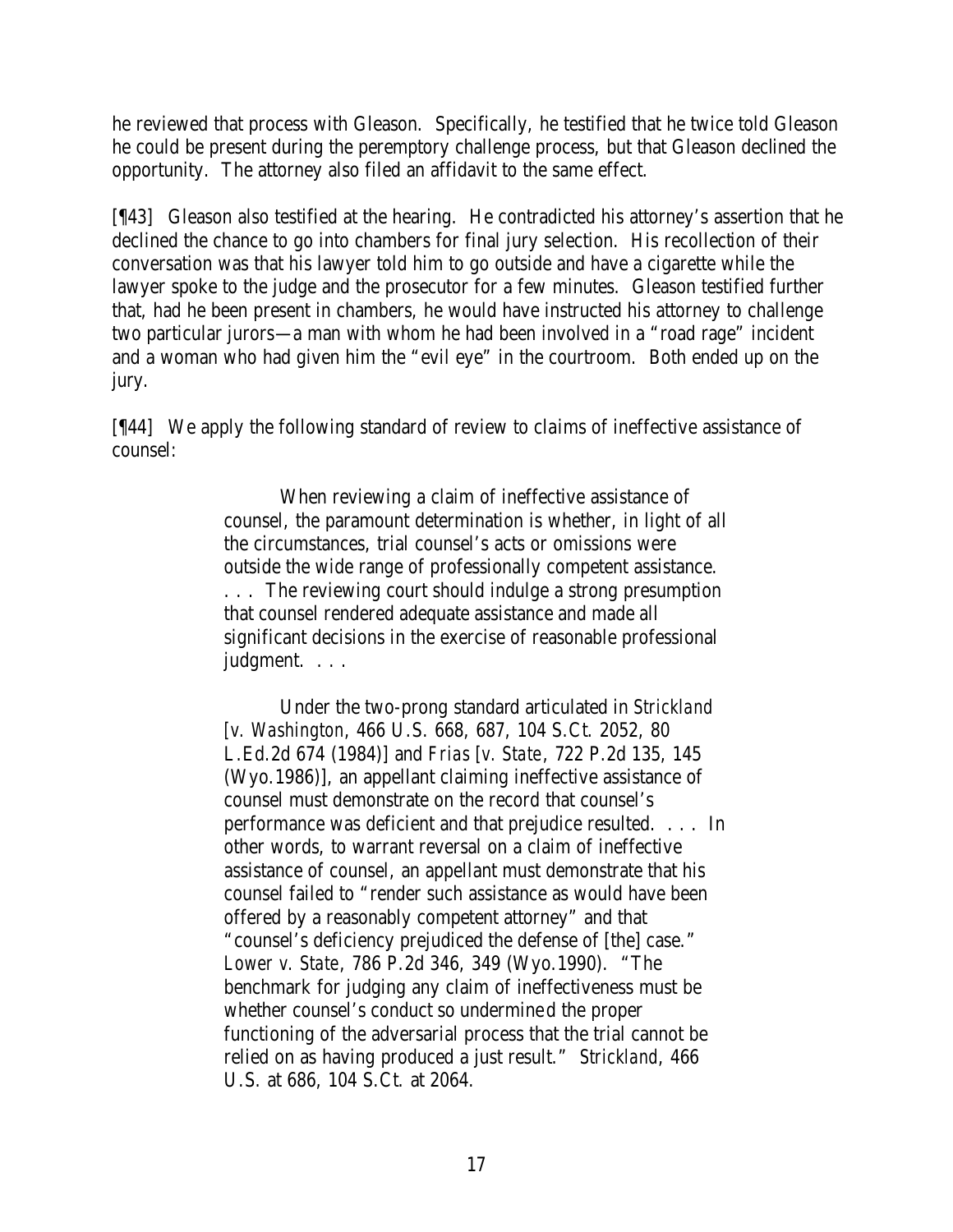*Jackson v. State*, 902 P.2d 1292, 1295 (Wyo. 1995).

[¶45] The issue of ineffective assistance of counsel may be waived if it is not raised on direct appeal. But, where the issue was not raised below, the facts generally have not been sufficiently developed for resolution of the issue by this Court. Consequently, we have created a process whereby cases are remanded to the trial court for factual development and an initial decision. *See Calene v. State*, 846 P.2d 679, 683-84 (Wyo. 1993). That is the process that has occurred in this case. After the remand hearing, the trial court issued an order reflecting its conclusion that counsel had not been ineffective. The gist of the findings in that order is that Gleason was well aware that final jury selection was to occur in chambers, that he was specifically so advised by his attorney, and that he voluntarily absented himself.

[¶46] It seems clear that, if things happened as trial counsel testified, he was not ineffective. Counsel's testimony detailed his office's fairly sophisticated pretrial jury evaluation process, a process that included input from Gleason and Gleason's family members. In addition, Gleason was present in court during voir dire and appeared to participate in that process. Gleason was present when the trial judge told counsel that peremptory challenges would be handled in chambers. And he was present in open court when the trial judge asked, "Anything further before we recess to chambers to finalize the jury that will hear this case?" An accused may waive his right to be present at a proceeding, but such waiver, to be effective, must be knowingly and voluntarily made. *Maupin v. State*, 694 P.2d 720, 722 (Wyo. 1985). Under appropriate circumstances, the waiver may be obtained from defense counsel rather than from the defendant. *Campbell v. State*, 999 P.2d 649, 661-62 (Wyo. 2000).

[¶47] The remand hearing became what was, in effect, a credibility contest between Gleason and his former attorney. The trial court's findings and conclusions obviously came from its determination that the attorney was the more credible of the two. The evidence adduced during the hearing, as well as the facts set forth above, substantiates this determination. Furthermore, the colloquy between the trial judge and trial counsel at the outset of the peremptory challenge procedure corroborates this conclusion:

> THE COURT: Court is in session. We're in chambers with Counsel.

[Defense Counsel], does the defendant not want to be here?

[DEFENSE COUNSEL]: That is correct, Your Honor.

THE COURT: All right. As long as he knows he can be here. I'm not excluding him. In fact, he's more than